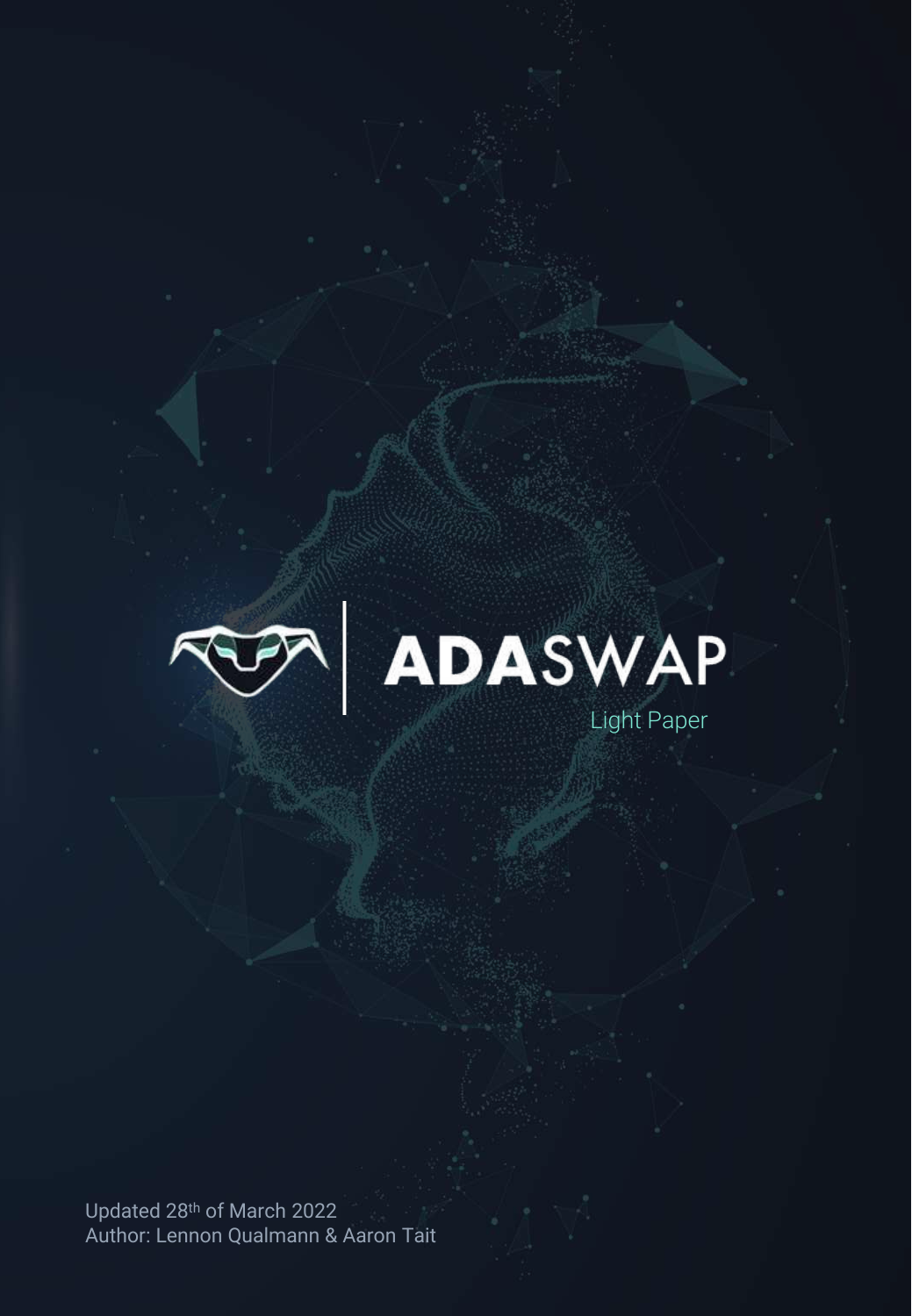# $\otimes$ Vision

To achieve an inclusive DeFi ecosystem empowered by a fairer, cheaper and more accessible Cardano based AMM. We will be one of the 1st movers on the Cardano network giving us an advantage and allowing AdaSwap to create a micro ecosystem that will help induct the world into the development and use of the Cardano Blockchain. This will be done through transparency, a public team, strong community involvement, rock-solid tech and our own new market models.



In what is clearly looking like an "Ethereum Killer" market opportunity, we are committed to establishing a thriving Cardano ecosystem that includes a trustless decentralized exchange (DEX) coupled with an ultra-fast gasless automated market maker (AMM). By building a thriving Cardano ecosystem, our mission is to onboard the next wave of crypto users into the DeFi world for a platue of use cases such as: LP providing, Farming, Swapping, a launchpad for new tokens and projects, NFT marketplace and much more!

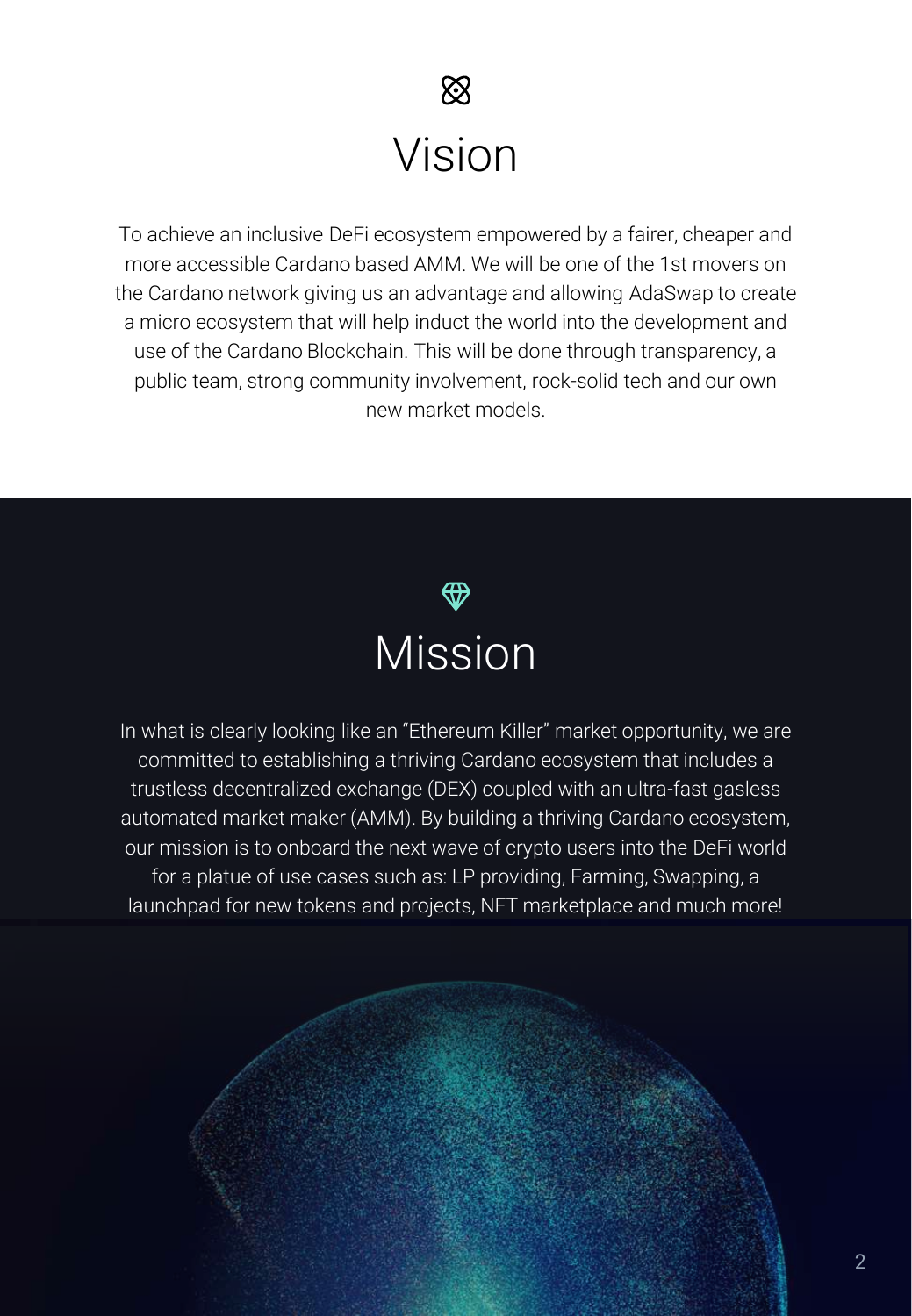### I N T R O D U C T I O N

Ethereum is starting to lose wide scale adoption  $-$  thanks to a failure to scale, to adopt more secure contract authoring practices, or to out-compete its competitors  $-$  and or recent its extremely high gas prices have all been indicators if its imminent collapse. The one thing keeping Ethereum in the bull run is the promise of ETH2.0 which has been plagued by multiple delays. Trading as the 3rd biggest crypto project, the Cardano network with will outperform the Ethereum network in the very near future, however, Cardano has 1 main setback. Cardano does not yet have a decentralized exchange (DEX), which means tokens built on the Cardano network don't have a native exchange list or launchpad and must rely on centralized exchanges for trade. This will soon no longer be the case, as AdaSwap will be the native exchange that Cardano needs to provide liquidity to projects that create native assets and a thriving ecosystem

AdaSwap is an ecosystem builder that will be launched on the Cardano network and will help launch the Cardano network. There will be 4 main use cases that will be launched on the AdaSwap platform within the near future followed by exciting RnD initiatives. At the core, the platform will host an AMM (Automated Market Maker) utility that provides decentralized and noncustodial market-making for liquidity providers, built and utilized on top of the Cardano blockchain infrastructure. This will be revolutionary based on our own Free Finance Model that will change not only DeFi, but the world.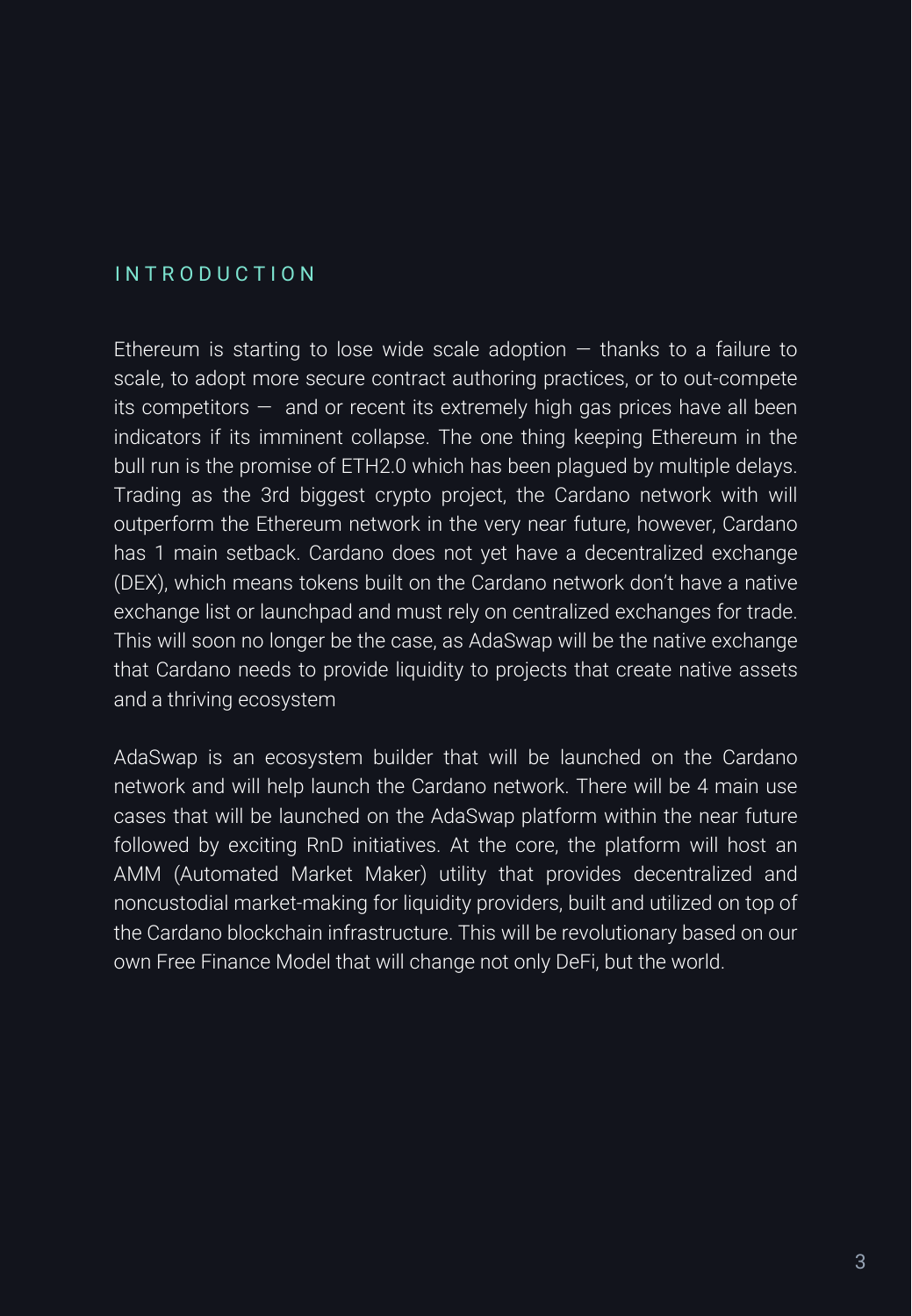# AdaSwap Token \$ASW

The AdaSwap token has been successfully launched to the public through 2 rounds of private seed sales. The design embeds in the token an algorithmically right to access revenues and utilities produced by the AdaSwap platform.

# AdaSwap Platform

The AdaSwap Platform is the software solution that the company will launch. This platform will be used to unlock the full potential of the AdaSwap Token (\$ASW). The platform will serve as an access point to the world of DeFi, the Cardano ecosystem and the resulting AdaSwap ecosystem.

| 12:09 1                                                 | $  $ 46 $  $                                   |                                                                       |                                                  |                    |                                    |    |
|---------------------------------------------------------|------------------------------------------------|-----------------------------------------------------------------------|--------------------------------------------------|--------------------|------------------------------------|----|
| a adaswap.app                                           | 酉                                              |                                                                       |                                                  |                    |                                    |    |
|                                                         | Swap Pool Rewards Charts<br>jarts <sup>3</sup> |                                                                       |                                                  | Cardago<br>Netwook | Bridge<br><b>ADASWAP</b><br>Assets | Cc |
| From                                                    |                                                |                                                                       |                                                  |                    |                                    |    |
| 250                                                     | ADA ~ ~                                        |                                                                       |                                                  |                    |                                    |    |
| a,                                                      |                                                | From                                                                  |                                                  |                    |                                    |    |
| To (estimated)                                          |                                                | 250                                                                   | $ADA$ $\sim$                                     |                    |                                    |    |
| 1.29577                                                 | ক্তু ASW ৵                                     |                                                                       |                                                  |                    |                                    |    |
|                                                         |                                                | To (estimated)                                                        |                                                  |                    |                                    |    |
| Price                                                   | 192.991 ADA per ASW C                          | 1.29577                                                               | <b>KIT ASW v</b>                                 |                    |                                    |    |
| Connect Wallet                                          |                                                | Price                                                                 | 192.991 ADA per ASW 17                           |                    |                                    |    |
|                                                         |                                                | <b>Connect Water</b>                                                  |                                                  |                    |                                    |    |
| Minimum received 2                                      | 1.289 ASW                                      |                                                                       |                                                  |                    |                                    |    |
| Price Impact <sup>(2)</sup><br>Liquidity Provider Fee O | $< 0.01$ %<br>0.097 ADA                        | Minimum received (3)<br>Price Impact ®<br>Liquidity Provider Fee: (D) | <b>1.289 ASW</b><br>$+0.015$<br>0.097 ADA        |                    |                                    |    |
| Route <sup>(2)</sup>                                    |                                                | Route ®                                                               |                                                  |                    |                                    |    |
| Connect to a wallet                                     | €<br>⊕<br>$\cdots$                             |                                                                       | Please see our tokenomics<br>paper for more info |                    |                                    |    |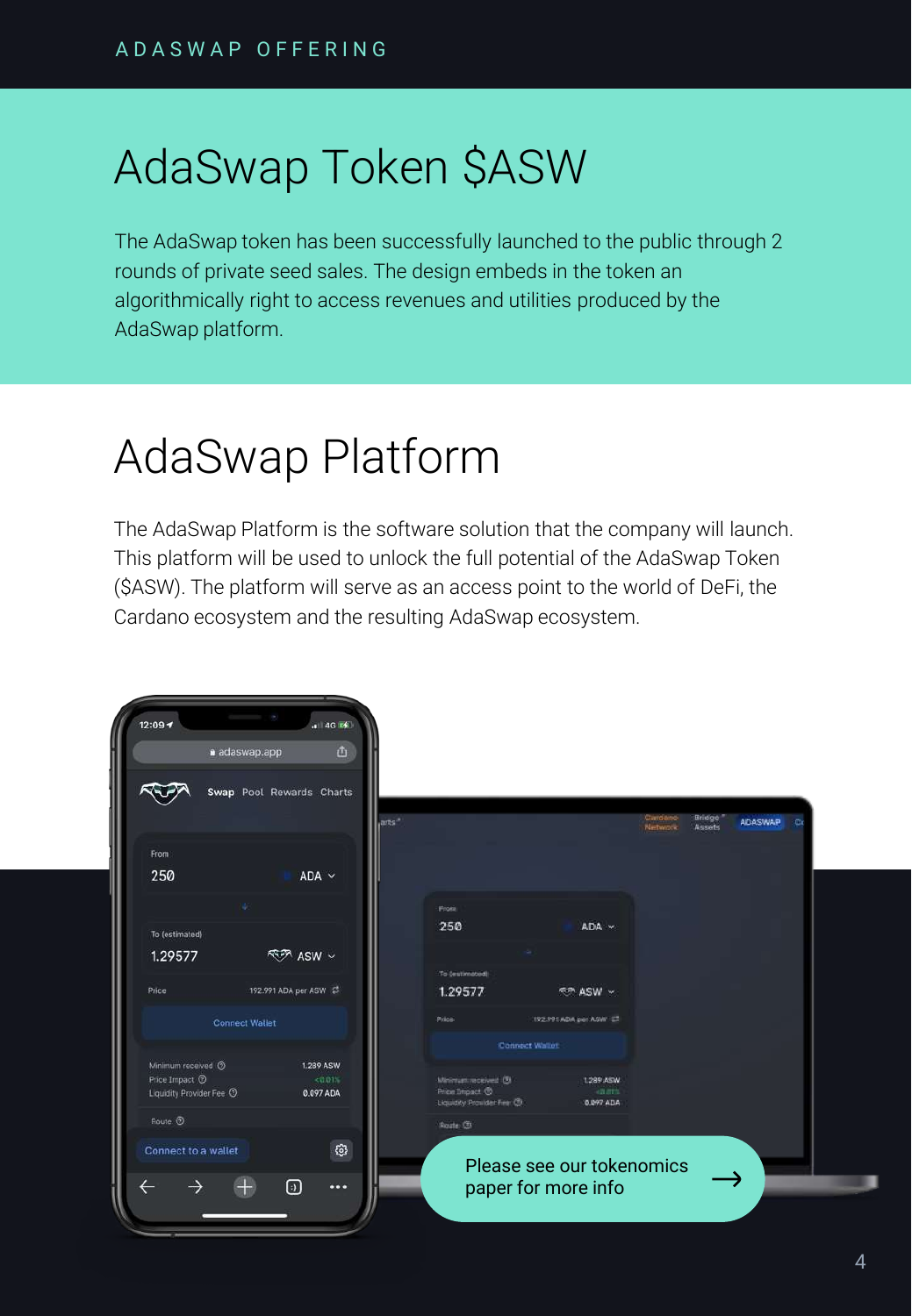The AdaSwap tokens are the base and utility of the ecosystem. With our token we can allow more efficient swaps and do price arbitrages in real-time. Users will use AdaSwap tokens in order to unlock the full potential of our platform. The AdaSwap token will offer the utility of creation which is a vital requirement during ecosystem growth. Above this, the token will have the utility of the Free Finance Model which will create large returns for holders while reducing costs dramatically. Users will be able to experience the hyper financial gain in real time while protecting the price of the AdaSwap token.

The AdaSwap tokens are a Cardano Native Token (also known as a Cardano Asset), that makes the AdaSwap token native to the Cardano ecosystem and easily interchangeable with other tokens based on Cardano's network.

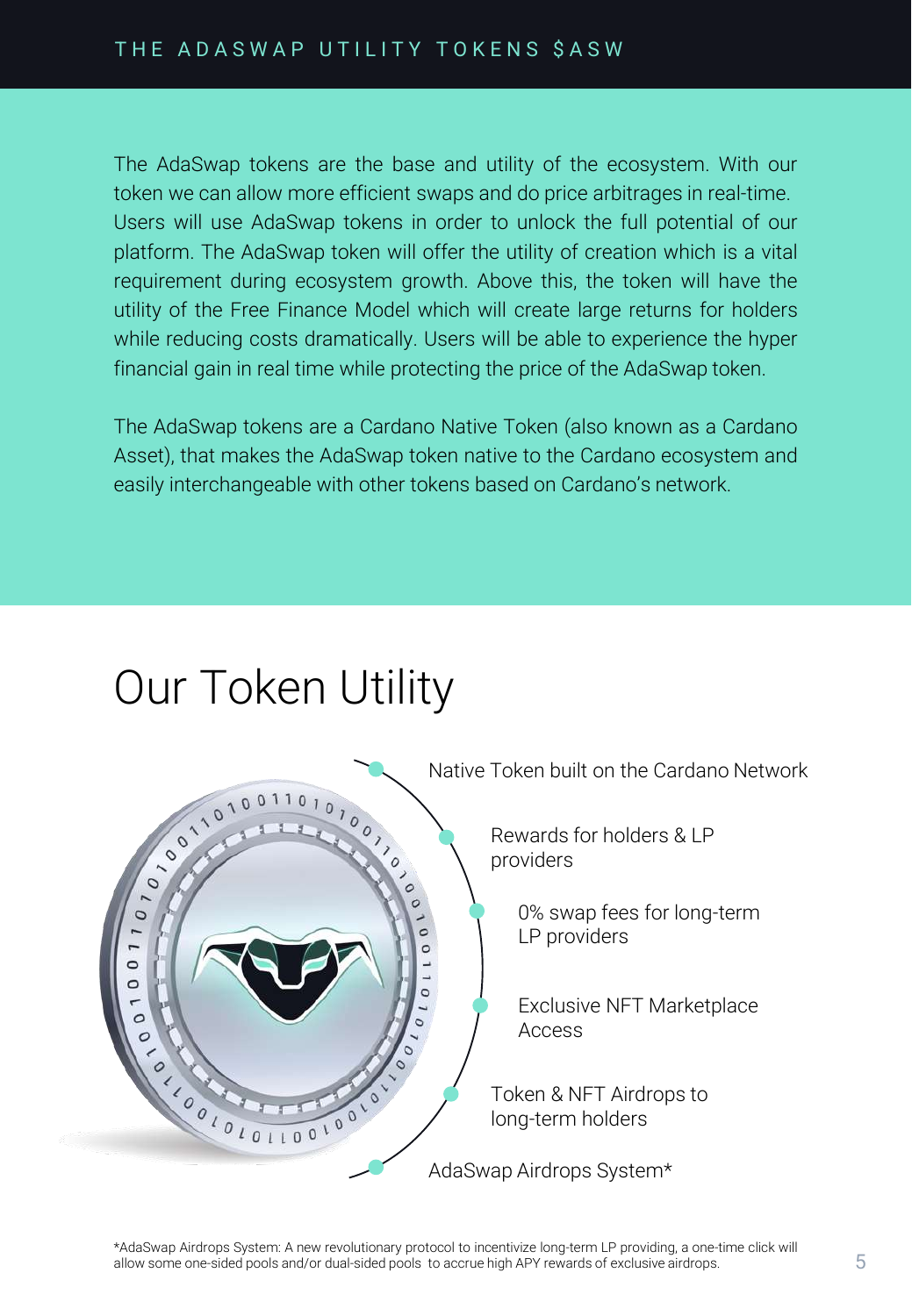### THE USER EXPERIENCE

Our project is set to lead the decentralized exchange AMM market by example in terms of user-friendliness (UI/UX), bringing simplicity and reliability packaged altogether with an efficient product that will focus on creating a seamless and smooth trading experiences, while not compromising on less than the highest security measures and standards.

AdaSwap is here to set new standards in the Cardano ecosystem, we plan to roll out new tools that focus on creators in the crypto space making AdaSwap as creator-oriented as possible.

Focusing on the creator aspect is an important part of most ecosystems and is easily missed, we plan to bring out tools that would make our project what we like to call:

### **'The Creator Hub of Cardano'**



- Token Swap
- LP Pools
- Yield Farming
- FFM



#### **Launchpad**

We will prevent rug pulls and protect the community through secure listings. Key details will be verified such as:

- Project metrics
- The team behind it
- Tokenomics
- Overview and use-cases
- Roadmap, updates, and business development
- Updated development progress
- Activity and a community overview
- Community and social channels

We will be rolling out an NFT offering in 2 stages:

- 1. The creation and launch of our own AdaSwap NFT collection which will be traded on the AdaSwap App
- 2. An open NFT marketplace for the Launch and trading of NFTs on the Cardano network

### **NFTs AdaSwap** Airdrop System

This will be our secondary, revolutionary offering that will create wealth for AdaSwap users.

AAS will be fixed, long-term liquidity pools that users will be able to use. The rewards will be the regular ROI (APR/APY) but will also will receive a bonus through the AdaSwap launchpad helping to create diverse and rich portfolios.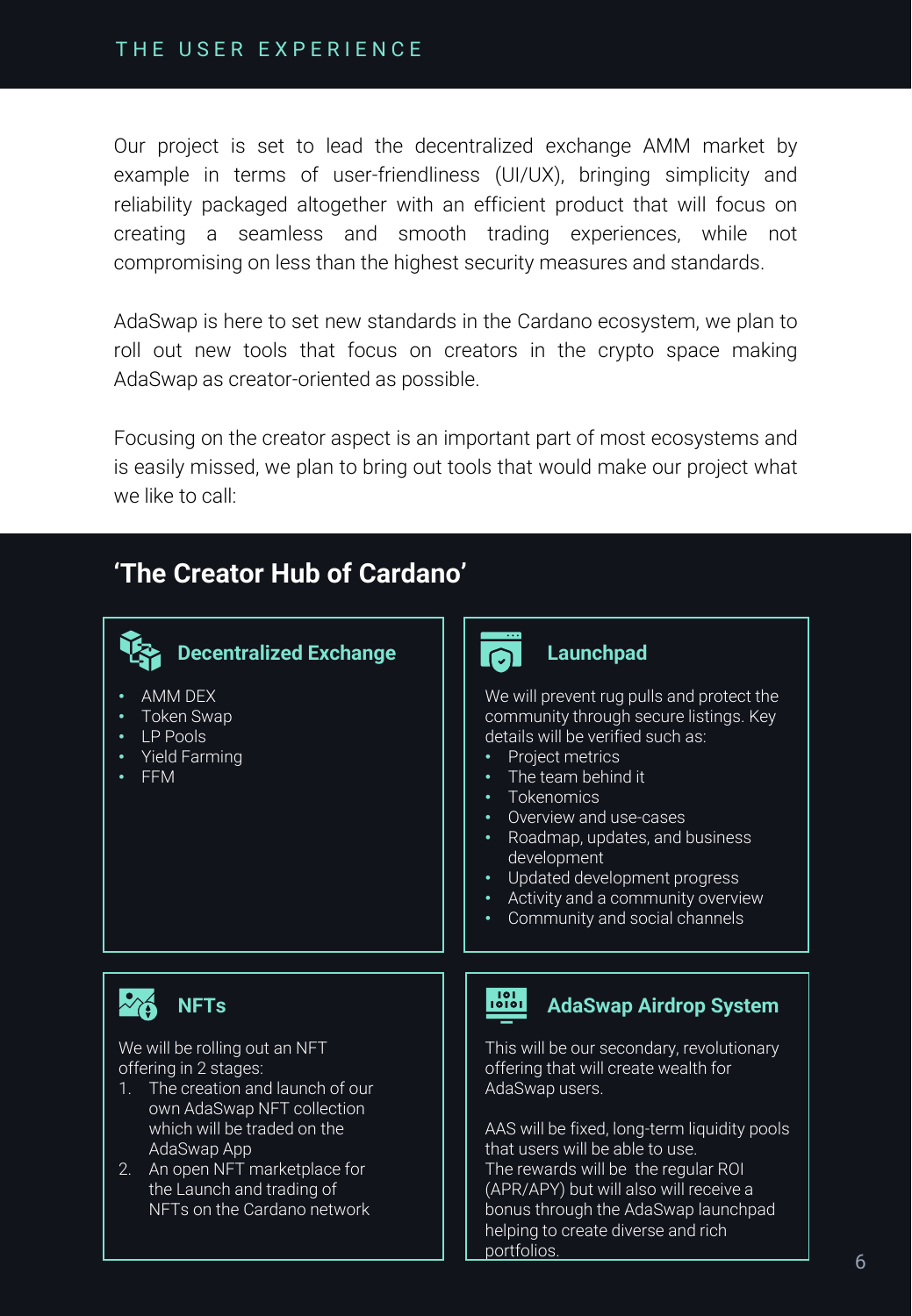# Decentralized Exchange

AdaSwap is an automated liquidity protocol that facilitates trades within the Cardano ecosystem in a completely decentralized and non-custodial way. AdaSwap has no order book -- we eliminate all intermediaries, complexity, and cumbersome procedures from the equation, offering users untrammeled freedom to trade without censorship or loss of control over their assets. Initially, AdaSwap will provide an automated market maker that is an adaptation of the model popularized by Uniswap.

When an individual or an entity wants to swap two assets, an AMM is like a robot that is always able to quote a price. An AMM uses a mathematical formula to provide traders with an immediate quote based on the current liquidity of a trading pair. How? Crypto owners invest their digital assets to provide liquidity in a liquidity pool. In exchange for providing liquidity, they will earn tokens from the fees the DEX receives. To put it another way, instead of getting a price from an order book, the price is calculated using an algorithm

Users can maintain full control of their tokens and are not required to give up their private keys so that their orders can be logged as they are on a centralized exchange. In this way, decentralization is not just about user privacy but also about eliminating the risk of asset loss in an improbable event of exchange security being compromised. We believe that the ability to adapt to changes in the fast-moving world of crypto is essential. That is why AdaSwap has expedited its development to coincide with the release of new Cardano functionalities. AdaSwap will be facilitating token swaps, ensuring market liquidity, and enabling users to make full use of the network's capabilities.

7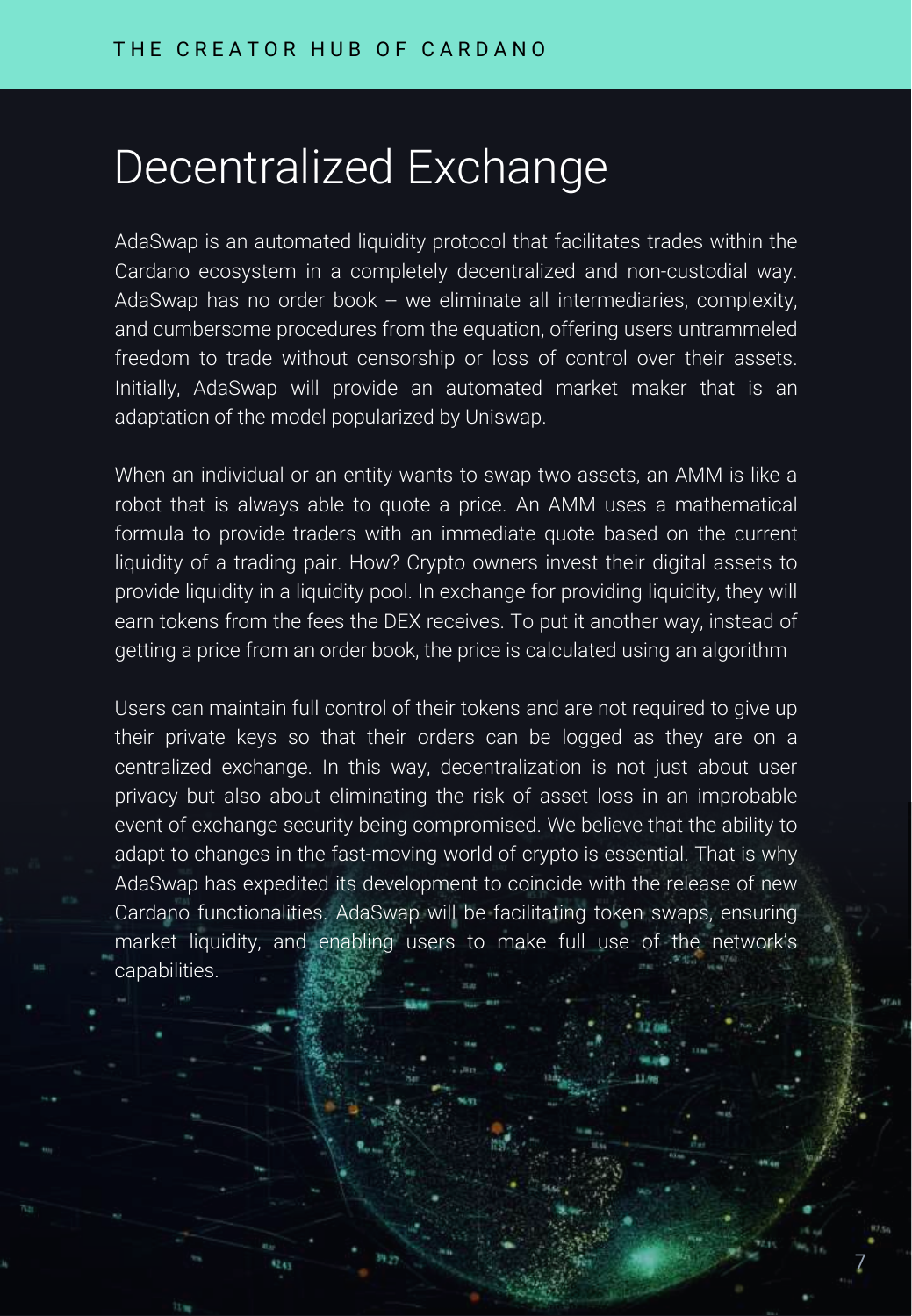### **The Free Financial Model (FFM)**

The DeFi ecosystem came to life through the need to remove the middleman stealing money, even more so the middleman has been thrust unto us by law, requiring us to channel funds through the financial systems for daily utilities such as credit checks or paying taxes. In a regular financial institutes, they exploit this public regulation by adding private bonuses in the form of fees. Such fees include:

| Monthly maintenance/service fee | Insufficient fund fee     |
|---------------------------------|---------------------------|
| Out-of-network ATM fee          | Wire transfer fee         |
| Excessive transactions fee      | Early account closing fee |
| Overdraft fee                   | <b>Bottom</b> line        |

The Defi Model gained popularity because Peer to Peer trading allowed us to gain more control of out monetary value, while the validator was an automated smart contract allowing for pure trade. Although this led to the escape of traditional financial robbery it still allowed for the gain of wealth to the software provider through 2 routes; transaction fees (market standard is 0.3% on a trade) and tokenomics. This means that even when a user is not using the service provider's platform, a percentage of the wealth can still be claimed by the service provider through the transactions of the native platform token.

### **Until Now…**

AdaSwap's FFM will restructure the way users generate and maintain wealth by removing all transaction fees related to the native token AdaSwap on the AdaSwap platform. This will only leave room for tokenomics which will be utilized to fuel the project to new heights. For example, if a user will enter a LP pool there will be no participation fee. Please see the image below that is the standard fee for PancakeSwap, the biggest DEX on the BSC network.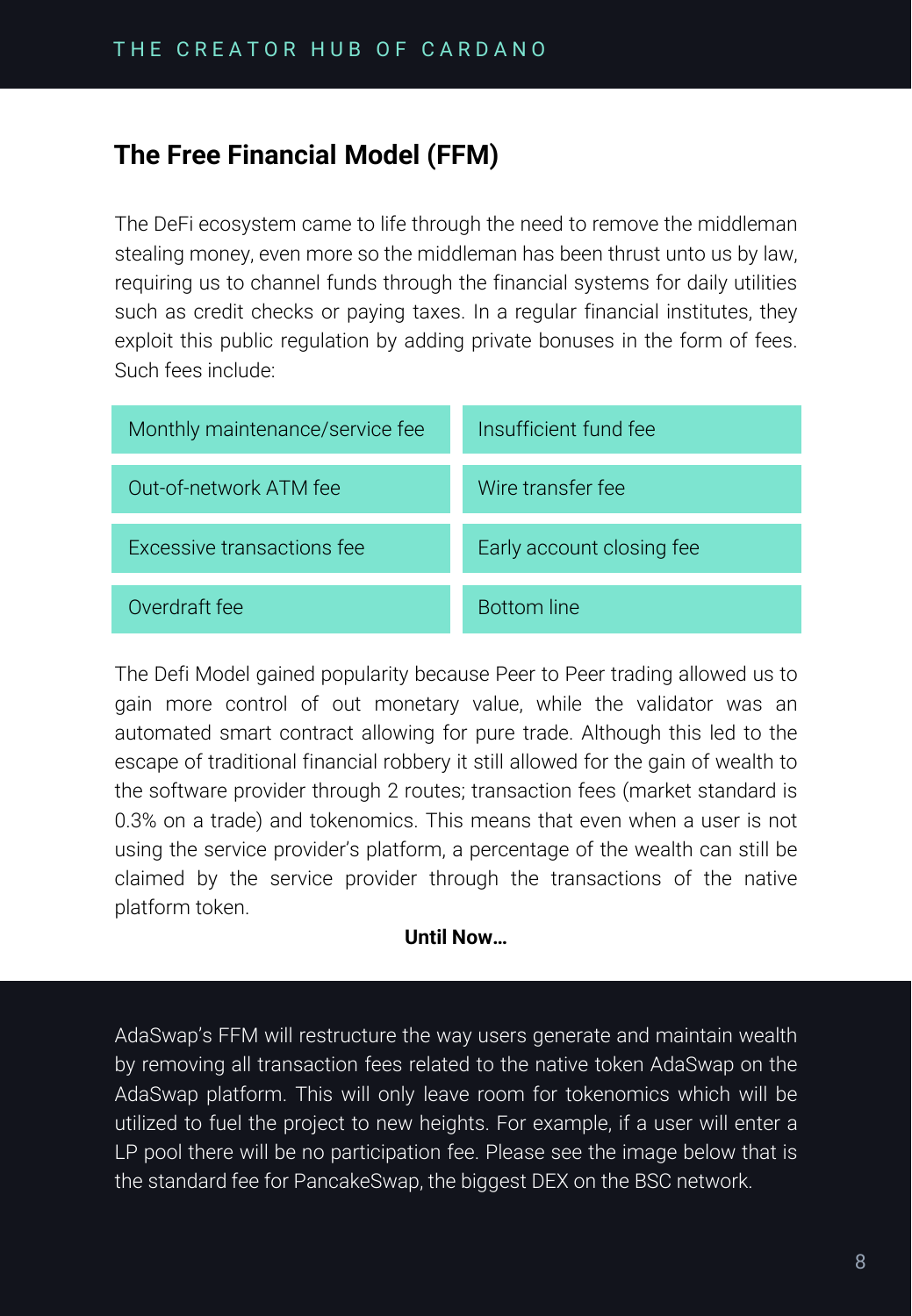### THE CREATOR HUB OF CARDANO

| Auto CAKE<br>Actornatic restauro                                                          | <b>Recent CARE profit</b><br>$\frac{0.0}{\alpha}$                       | am<br>84.86%<br>曲<br><b>SACRO PACK</b> | 104.017.648 CAKE<br>able to the attraction of the company of the                       | train             | Hide = |
|-------------------------------------------------------------------------------------------|-------------------------------------------------------------------------|----------------------------------------|----------------------------------------------------------------------------------------|-------------------|--------|
| <b>P.O. Box 1999 1999 1999 1999</b><br>See Token Info [2]<br><b>View Project Site [2]</b> | <b>CONTRACTOR</b> AND INTERNATIONAL<br><b><i>BECONT CAKE PROFIT</i></b> |                                        | CAST BATTLES OF CHILD FROM A STATE CAST CAST CAST<br>O.Th. smstalking fee if withdrawn | <b>STAKE CARE</b> |        |
| View Contract [2]<br>Add to Metamask No.                                                  | P<br><b>Gillion</b>                                                     | within 72h                             | <b>William March 1989</b><br>Performance Fee 2%                                        | Stake             |        |

To enter this pool a user will have to pay a 2% performance fee, above this any swap function on PancakeSwap costs 0.3% of the entire trade! We dare to change the norm for financial gain buy removing transaction fees for the use of the AdaSwap token to fuel public adoption. AdaSwap aims for mass public adoption to fuel tokenomic gain as apposed to direct gain for providing a service. We will be the 1st financial institution to offer free and unlimited services. The under lying principle for the Free Financial Model is as follows.

- We will create a never seen before use case where financial software services are offered for free in a blockchain ecosystem. We will be the 1st market movers for this new concept giving us an advantage while drawing users in due to the lack of competition in the market for a Free Financial Model.  $01$
- Users will see the immediate savings and retention of wealth promoting the use of AdaSwap (the FFM will be exclusive to the AdaSwap Token). 02
- The traffic generated by the FFM will lead to good compensation for the AdaSwap company through the tokenomics. AdaSwap aims to increase tokenomic yield by removing fees and encouraging adoption. 03 】
- $04$

Our tokenomics are not above market standards! AdaSwap will actualize point 3 through increased market adaption beyond any competing token on the Cardano network.

We will continue to create added wealth to AdaSwap users through Airdrops just for holding AdaSwap! 05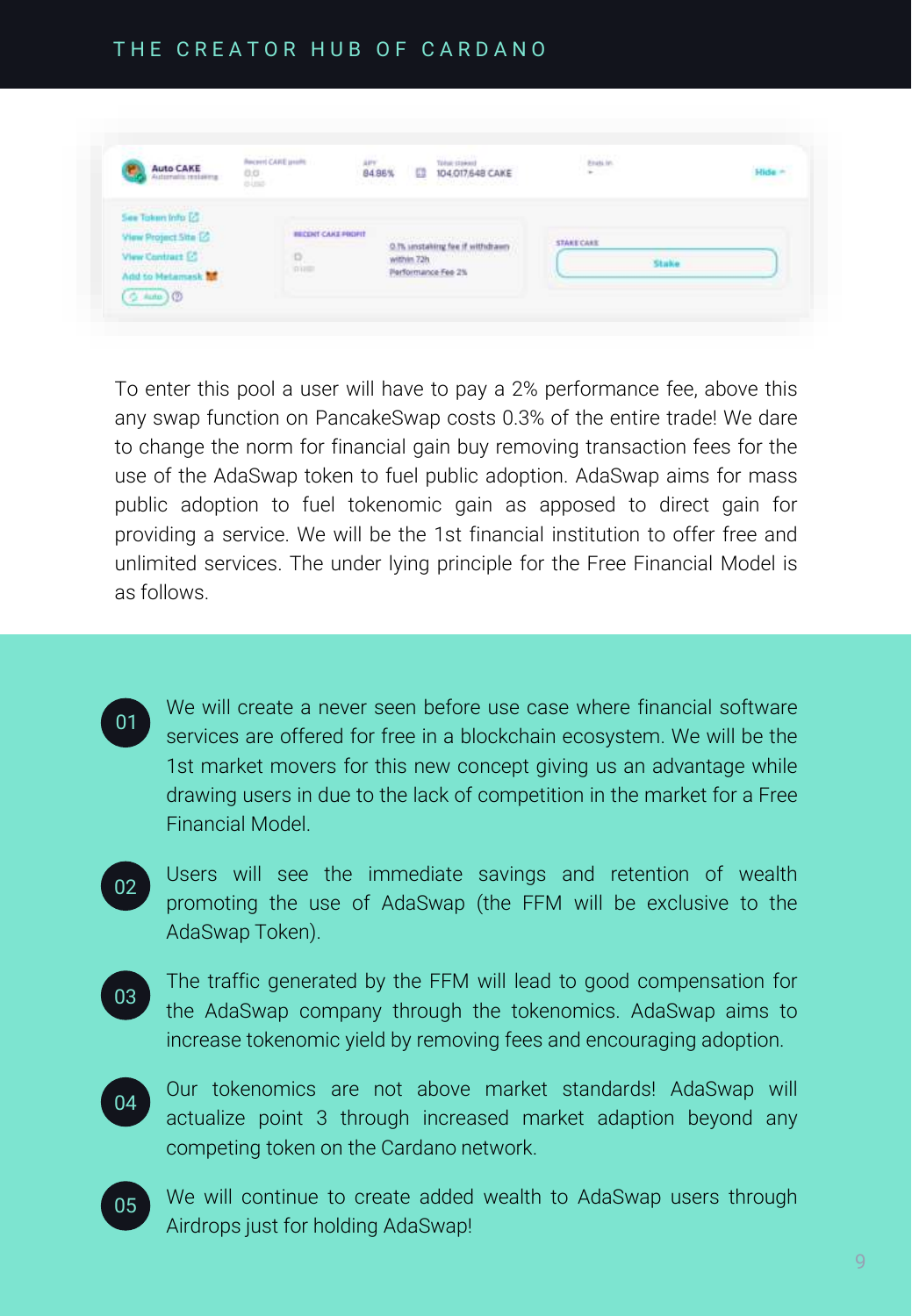## Launchpad

We are building The AdaSwap Launchpad as the next step for truly interoperable DeFi. A Protocol built for enabling projects to raise capital on a decentralized and interoperable environment based on the Cardano network. With AdaSwap, decentralized projects will be able to raise and exchange capital cheap and fast. Users will be able to participate in a secure and compliant environment and to use assets that go way beyond the current standard which has led to many rug pulls, we will always protect the community. Key details will be verified by the AdaSwap team to ensure that all projects on our launchpad will be safe. Such items we vet for are:



There are two main reasons why promising crypto projects can't raise enough capital, i.e., poor marketing and investor's fear of scams. Americans have lost a little over \$80 million in crypto scams since October 2020, a 1,000% increase from 2019. We will overcome this through our safety nets will providing a vital service for the economic growth of the Cardano network. **We are the 1 st Cardano launchpad to start the onboarding process.**

We Are very excited to announce we will now be accepting applications for the Launchpad!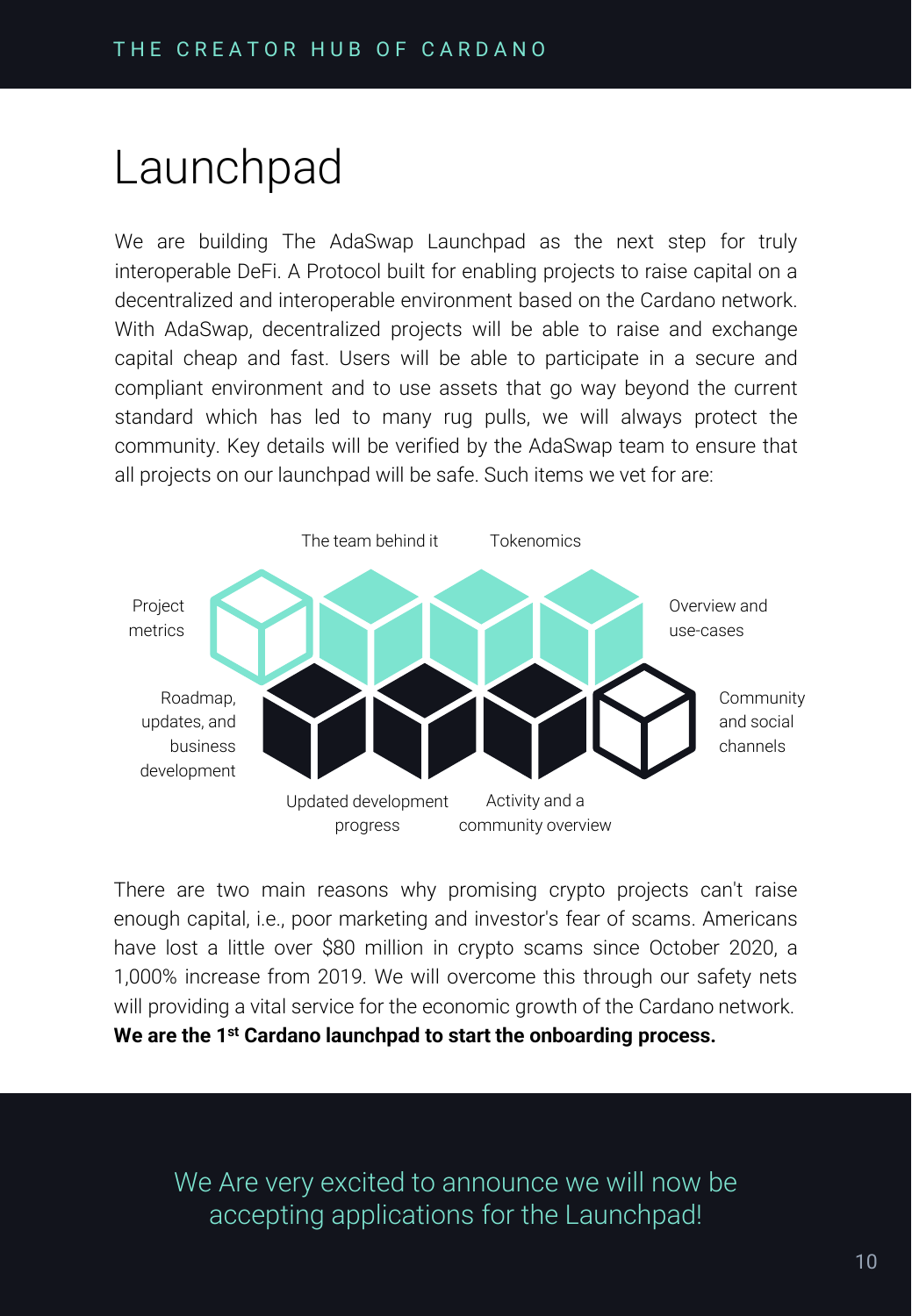# NFTs

What is an NFT? Also known as a Non-Fungible Token, it's a token that has a limited supply that it's main purpose in today's world is to connect and verify original art. The NFT space is already dominating in most areas the crypto world in terms of value and volume in most cases. We are planning a homegrown NFT launch to promote AdaSwap. Followers of our social media pages stand a chance to win one out of 10 copies of exclusive NFT artworks. There is a 2 stage launch plan for our NFT project:

- The launch of our own Graffiti NFT series
- The launch of the AdaSwap NFT marketplace to allow broad participation for Buyers and creators alike!

Israel Is renounced for its graffiti scene. Graffiti in Israel was boosted in the early 2000's largely due to the British artist Banksy, one of the world's most famous street art artists, who visited Israel & the Palestinian Authorities causing a stir in the local scene. Some pieces of Tel Aviv street art are just well-executed artworks representing the artistic flair of the city while others have a political or social criticism and can serve as a crash course to Israeli society. We are currently in talks with prominent Artists to bring this unique and handcrafted art to the blockchain for our 1st NFT launch.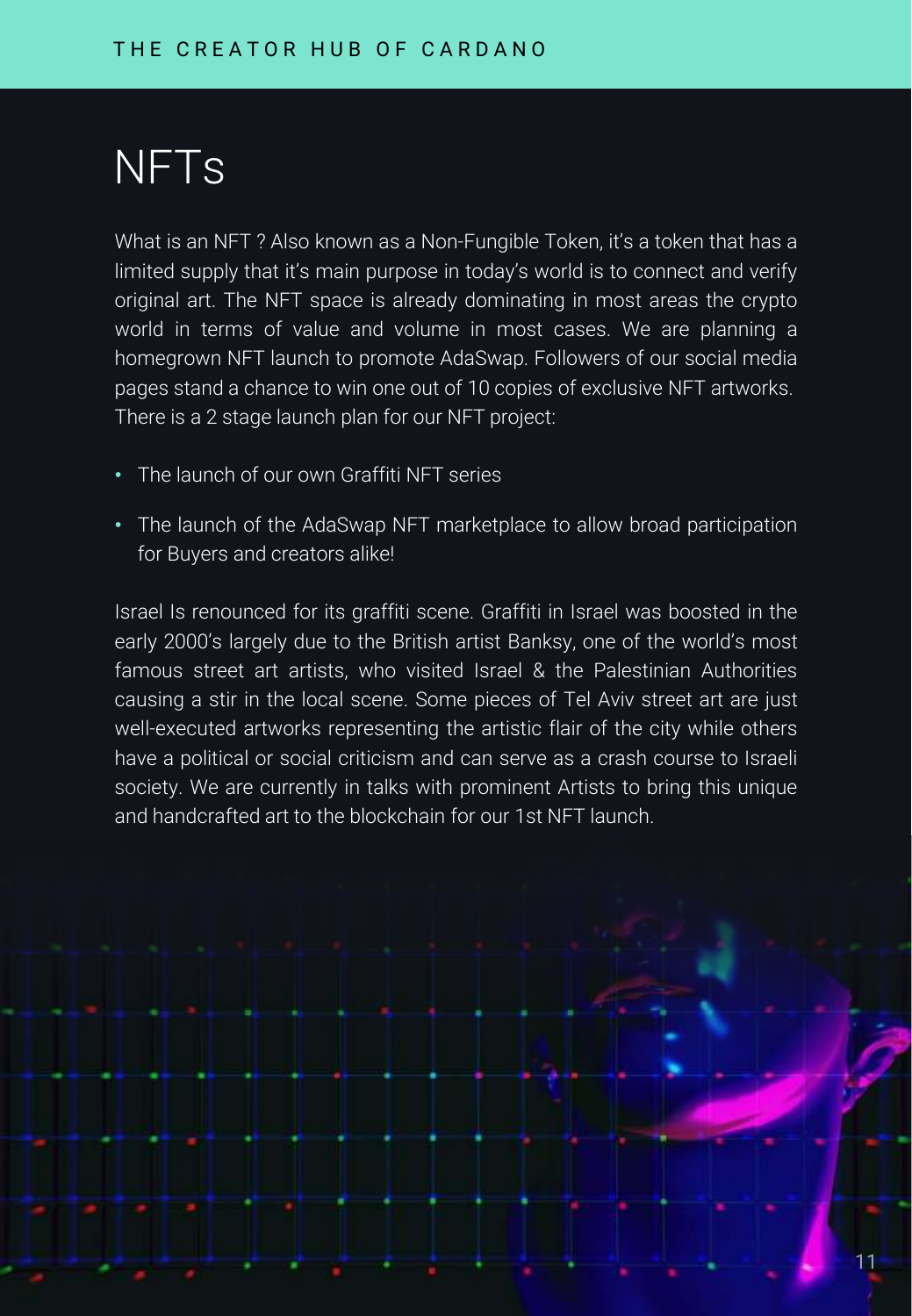# AdaSwap Airdrop System (AAS)

This will be our secondary, revolutionary offering that will create wealth for AdaSwap users in conjunction with FFM. This will be linked to the Launchpad to help non active traders to participate in as many launches as possible!

AAS will be fixed, long term liquidity pools that users will be able to utilize. The rewards will be the regular ROI (APR/APY), but LP providers will also receive a bonus through the AdaSwap launchpad helping to create diverse and rich portfolios. As per market standard, when utilizing the AdaSwap launchpad the new project will have to pay a small fee, a certain amount of this fee will then be distributed through out the AAS pools in the form of the projects native token. To avoid market manipulation, there will be a locked period for the LP providing pools that participants will have to comply with of in order to receive the Airdrops.

This will be the 1st automated broad application Airdrop mechanism

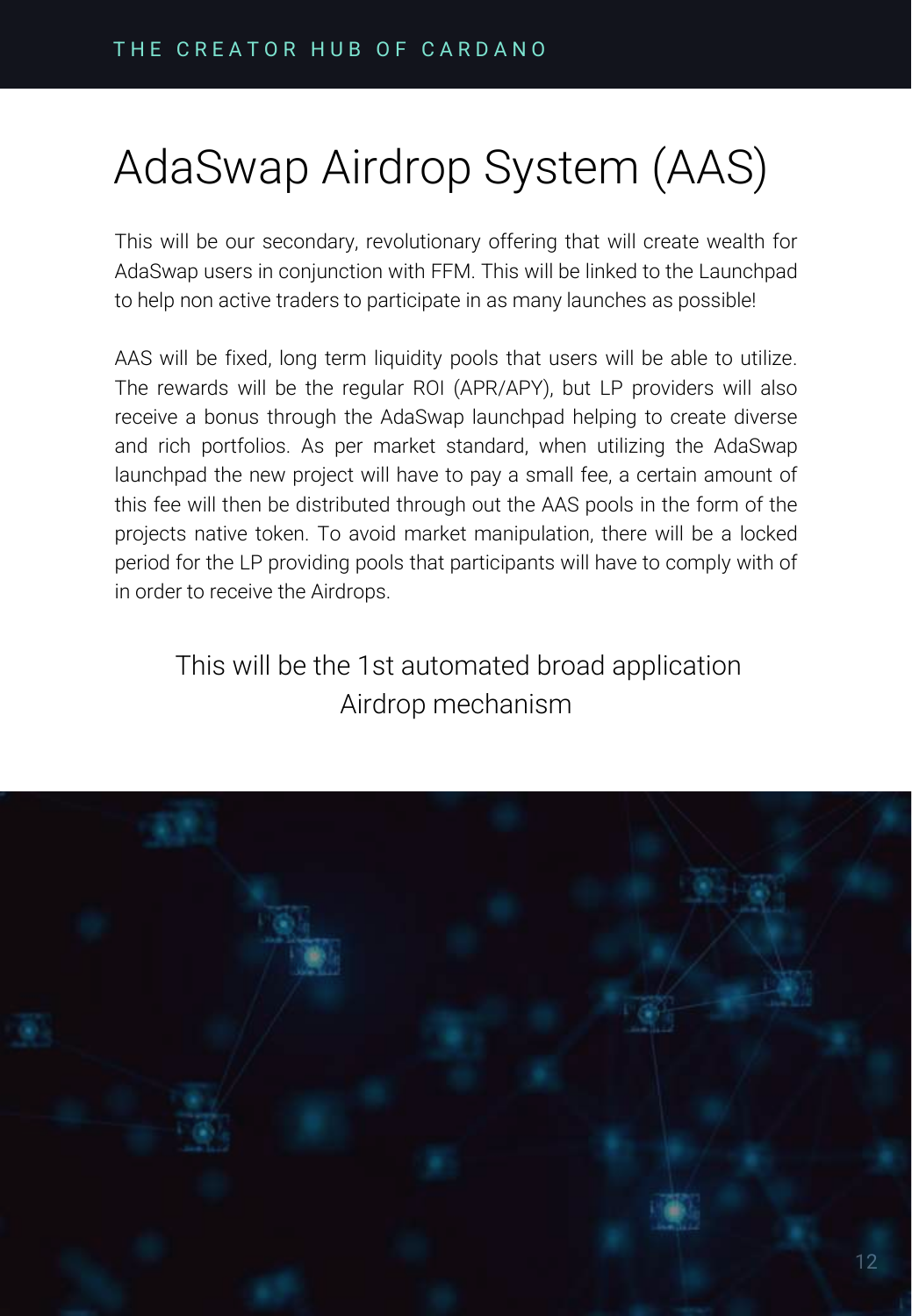A valid metric that has started being used by analysist in order to determine the success of an upcoming project is the social following. Initial coin offerings and other types of crypto projects typically have a following of enthusiasts, the bigger the following, the greater the community audit, public acceptance and potential growth metrics. AdaSwap's success has been through out amazing community and following. We hold a combined 40,709 loyal followers and counting!

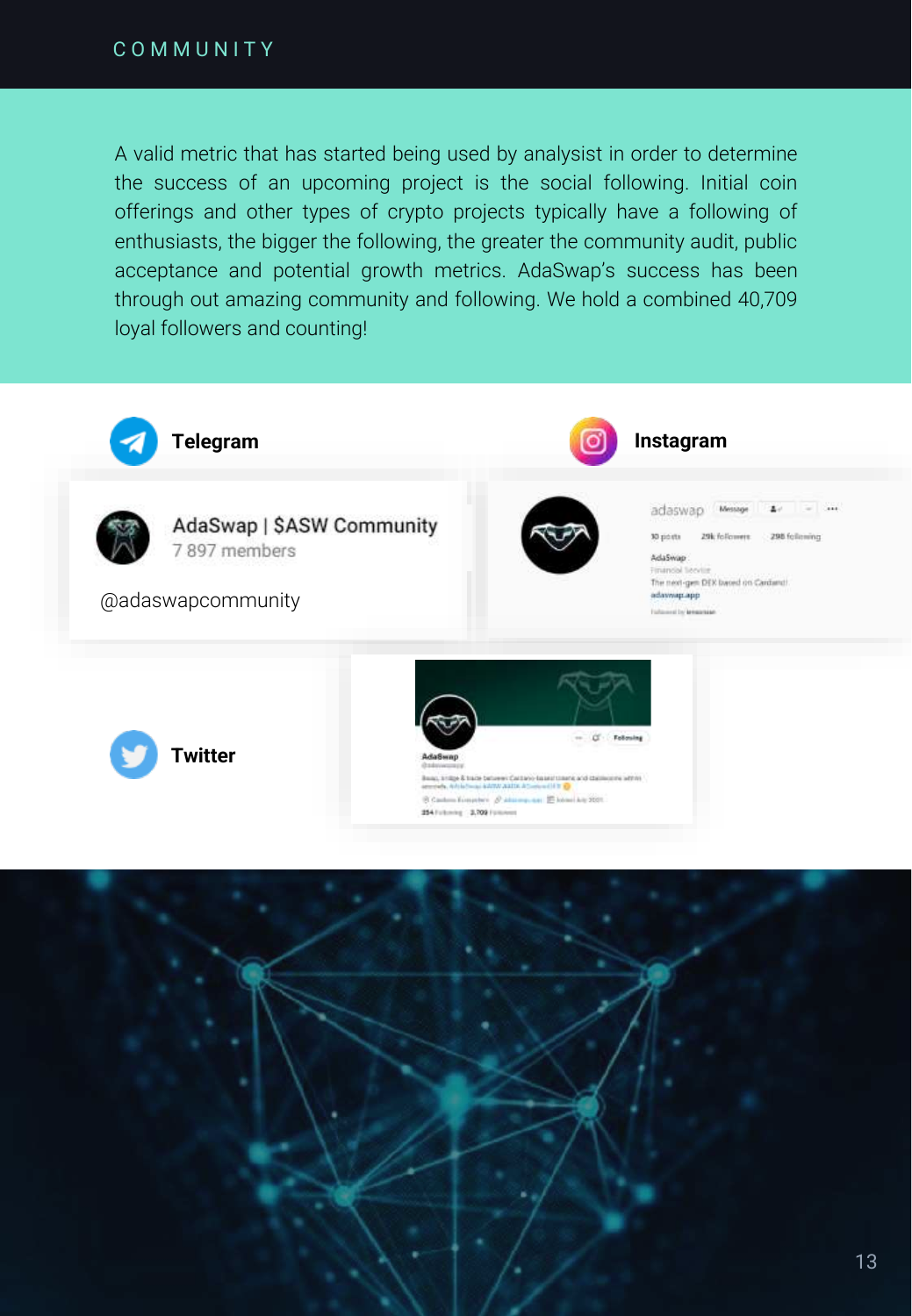AdaSwap has been rated the 3rd most popular project on the Cardano ecosystem as well as listed in the top 20 DEXs by coin98.

| <b>Lending &amp; Borrowing</b><br><b>Kitty Party</b><br>W MELD<br><b>AADA</b><br><b>C</b> U nexo<br>Poribus<br><b>&amp;Liqwid</b>                                                 | Launchpad<br><b>ITIZET vent</b><br><b>ARA KIDK</b><br>$\mathbf{A}$<br>Ventup.io<br>S synthesis<br><b>ID</b> TRUSTPAD                                                                                                                                                                                                                                                                             | <b>Stablecoin</b><br>S STASIS Address AgeUSD<br><b>Synthetix Assets</b><br><b>O</b> indigo<br>w                                                                   | <b>Derrivative</b><br>M MATRIXSUAP<br>Insurance<br>en <sub>suro</sub>                                                                                                                                                | Oracle<br>$A$ API3<br>o<br>CHARLI3 (E) ERGO<br>nAlpha<br>÷                                                                                                                                                                                                         | Graph/Query<br><b>Offuree</b><br><b>EL DANDEL LON</b><br><b>RE HONEYCOMB</b><br><b>MALOCKFROST</b>                                 |
|-----------------------------------------------------------------------------------------------------------------------------------------------------------------------------------|--------------------------------------------------------------------------------------------------------------------------------------------------------------------------------------------------------------------------------------------------------------------------------------------------------------------------------------------------------------------------------------------------|-------------------------------------------------------------------------------------------------------------------------------------------------------------------|----------------------------------------------------------------------------------------------------------------------------------------------------------------------------------------------------------------------|--------------------------------------------------------------------------------------------------------------------------------------------------------------------------------------------------------------------------------------------------------------------|------------------------------------------------------------------------------------------------------------------------------------|
| <b>CO</b> Polyswap<br>コミニトロニ<br>Sundestwap :: adax ERGODEX<br><b><i><b>ANS</b></i></b> Decision Exchange<br>Swap                                                                  | <b>DEX (Liquidity)</b><br>C ORION C. FlanoSwap<br><b>Genius Yield</b><br>SP ONOMY<br>$\Omega$ pharo<br><b>COINLINK &amp;</b> Minswap. <> Nabaswap <> FANANCE ARMIRQUR                                                                                                                                                                                                                            | **- YaySwap<br>cardax<br>Sy. Vy Finance<br><b>CARD LOW</b>                                                                                                        | <b>Wallet</b><br>GeroWallet William Typhon DAEDALUS<br>CARDWALLET <b>CLUbal</b> of infinite & YOROI<br><b>O TREZOR</b> Night C Medusa <b>E</b> Ledger <b>RAY</b><br>Concording to the Contract of Section 1. AdaLite |                                                                                                                                                                                                                                                                    | Payment<br>(A) 60<br><b>Travala.com</b><br><b>SSEMPO</b> € revuto<br><b>BBB</b> SIRIN SIGN <b>PCOLI</b><br>Celsius metaps+         |
| <b>JR Bondly</b><br><b>ABAZOO</b><br><b><i>Playermint</i></b><br><b>See convenience</b><br>CardanoTales<br><b>CRYPTOMAYOR</b><br>Yummi<br><b>XX DEADPXLZ</b><br><b>GENETIFIAN</b> | NFT/Gaming<br>CNFT.IO CATERAS SushiButes mm<br><b>Community Community Community Community</b> Community<br>CARDANO COMICS<br>unsigned algorithms A Artano. CHAIN GAMES CANNINGS somint<br>GCARDANG Shiftyleddy MFT NFT DOT, + Housterman T BoomPopz 6998440<br>SIXX O 10102 IVAD NFT & Rynnelluds : Bitcasino.io Coryptomage TIME TRIC TTERS<br>CARDANOSPACE<br><b>TOKENREF</b><br><b>ALLENC</b> | 曲<br>VIFF CLUB<br><b>L</b> <sup>*</sup> CryptoDoggies<br>PunksterArt<br><b>Wickhun</b> Cardacity NFT-DAO coindodo.io and Burble.io<br>CardanoTrees LOVADA GOALAXY | <b>S&amp;Mee</b><br>PlanetPalz<br><b>Minterv</b><br>Re quide<br><b>RIDOTTO</b><br><b>ELAY</b><br>NOTES                                                                                                               | Other<br><b>WOO</b><br>$48 \approx 10$ gon<br>CO Trust Swap<br><b>SingularityNET</b><br>Algoz CERO CATALACT<br>HYPERLEDGER<br>Alpha Impact<br><b>C</b> <sup>o</sup> CREDMARK<br><b>NERVOS</b><br><b>ED CARDANOWALL</b><br>G gimbalabs (Kunz 60) CHAINESCROW diwala | <b>D</b> TESSERACT<br>C Cardanoscan<br>A ADApools.org<br><b>Ledgity</b><br>venus<br>goblin W worLD MOBILE<br>$\overline{1}$ tangem |
| <b>98 COIN98</b>                                                                                                                                                                  |                                                                                                                                                                                                                                                                                                                                                                                                  |                                                                                                                                                                   |                                                                                                                                                                                                                      | Updated: Sep 13th, 2021 3 GCoin98Analytics                                                                                                                                                                                                                         |                                                                                                                                    |

#### **https://twitter.com/Coin98Analytics/status/1437158714541162496**

|        | <b>Building On Cardano</b><br>@BulldingCardano                                                    |                                                    | 188      |
|--------|---------------------------------------------------------------------------------------------------|----------------------------------------------------|----------|
| August |                                                                                                   | Most popular projects on BuildingOnCardano.com for |          |
|        | 1 - @CardWallet fi<br>2 - @SundaeSwap<br>3 - @adaswapapp<br>4 - @WorldMobileTeam<br>Keep building |                                                    |          |
|        | <b>AUGUST MOST POPULAR</b>                                                                        |                                                    | Says All |
|        | CardWallet                                                                                        | Application Dall Wallet Mft Dex Cross-Chain        |          |
|        | SundaeSwap                                                                                        | Defi Dex                                           |          |
|        | AdaSwap:                                                                                          | Defi                                               |          |
|        | World Mobile                                                                                      | Dota                                               |          |
|        |                                                                                                   | 8:57 PM - Sep 1, 2021 - Twitter Web App            |          |

AdaSwap has been rated the 3rd most popular project on the Cardano ecosystem as well as listed in the top 20 DEXs by coin98.

**https://twitter.com/BuildingCardano/status /1433126950663598084?s=20**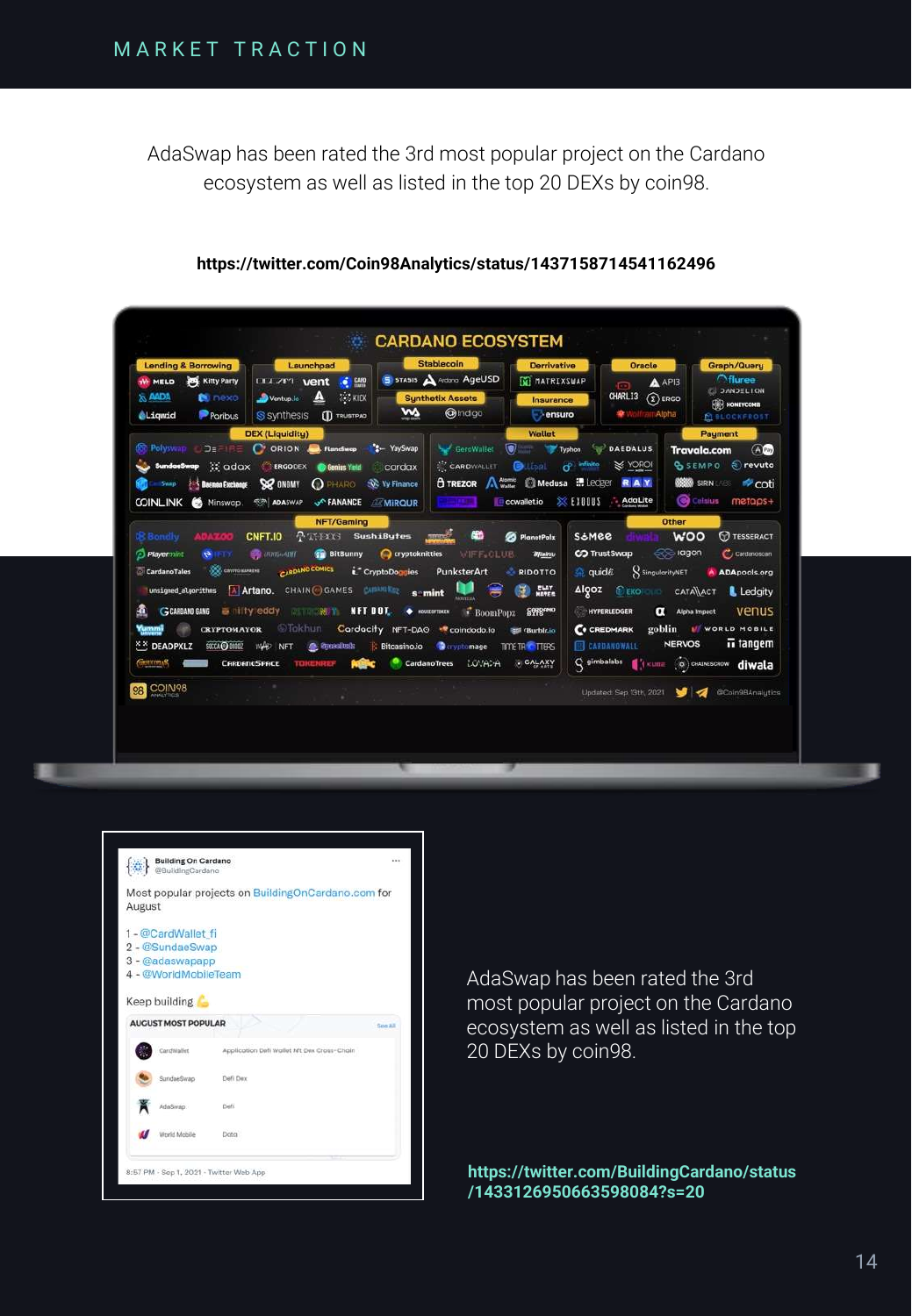### WHY BUILD ON CARDANO (ADA) ?

Cardano is a blockchain platform for changemakers, innovators, and visionaries, with the tools and technologies required to create possibility for the many, as well as the few, and bring about positive global change. Cardano has a strong focus on sustainability, scalability, and transparency and is a fully open-source project that aims to deliver an inclusive, fair, and resilient infrastructure for financial and social applications on a global scale. It is powered by Ouroboros, the ground-breaking proof-of-stake consensus protocol.

Cardano is the 2nd biggest smart contracts network after Ethereum and is projected by many to become the 1st due to its scalability and green impact on the environment, the smart contracts of Cardano were the most anticipated feature for the past 3 years since its founder Charles Hoskinson has announced that IOHK is working on it.

With smart contracts that have just started rolling out on Cardano on the 12th of September, the first market movers building on Cardano's smart contracts are the ones that will get a step ahead of the competition.

# **Security**

- We place a high value on safety. We invite all developers to study our platform once the smart contracts are released. Anyone who may find a flaw in our smart contract, platform, or application and report it will be rewarded.
- We will hold regular Hackathons to continue advancing our security protocol while giving back to the community
- We will also hire a 3rd party accredited auditing firm to analyze our smart contacts. A smart contract audit is an extensive methodical examination and analysis of a smart contract's code that is used to interact with a cryptocurrency or blockchain. This process is conducted to discover errors, issues and security vulnerabilities in the code in order to suggest improvements and ways to fix them.
- AdaSwap is not an anonymous team, we interact with the community and believe in transparency.